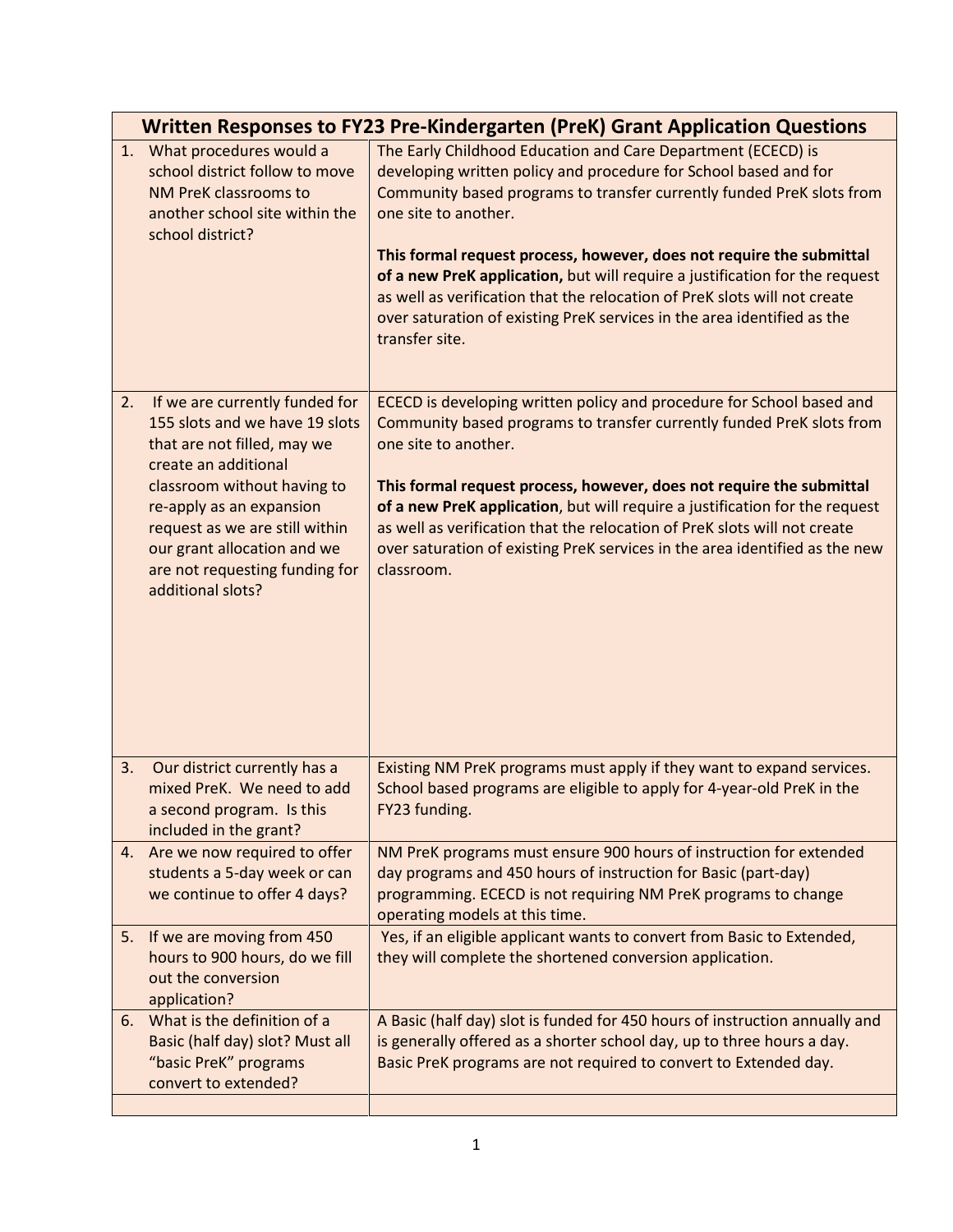| 7. If I have an existing awarded<br>grant and do not plan on<br>expanding, do I need to<br>apply?                                        | No.                                                                                                                                                                                                                                                                                                       |
|------------------------------------------------------------------------------------------------------------------------------------------|-----------------------------------------------------------------------------------------------------------------------------------------------------------------------------------------------------------------------------------------------------------------------------------------------------------|
| 8. I want to know if the PreK<br>Grant is through the same<br>department as in the past.                                                 | Effective July 1, 2020, ECECD became the lead agency for NM PreK. All<br>contracts and grant awards are administered through ECECD.                                                                                                                                                                       |
| 9. When do we need to get our<br>letter of intent to submit?                                                                             | The PreK Grant Application process does not require the submission of a<br>letter of intent.                                                                                                                                                                                                              |
| 10. Where do we find the<br>expiration of our grant?                                                                                     | Please reach out to your assigned PreK Specialist for assistance in<br>obtaining this information.                                                                                                                                                                                                        |
| 11. In section VII, do we answer<br>the first two questions or are<br>these questions for CYFD<br>educators?                             | Section VII identifies the point values for all the questions asked. Please<br>answer all questions on the application, including all questions asked in<br>Section VIII(A), unless the question indicates that it is only Community or<br>School based applicants.                                       |
| 12. How can we find out about<br>our current contract?                                                                                   | Superintendents received an official PreK grant agreement and award<br>letter from ECECD in May 2021.                                                                                                                                                                                                     |
| 13. Do School based programs<br>renew contracts?                                                                                         | ECECD issued four-year grant agreements with school districts in FY22.                                                                                                                                                                                                                                    |
| 14. Will currently funded 1/2 day<br>(Basic) programs be required<br>to convert to Extended day at<br>the end of their contracts?        | <b>No</b>                                                                                                                                                                                                                                                                                                 |
| 15. If we have multiple locations,<br>do we have to submit a<br>separate plan for both<br>locations? We are as school<br>district.       | School districts only submit one application. However, a school district<br>that is requesting PreK funding for multiple sites will need to complete<br>Part IV of the application for each of the sites and submit the required<br>attachments for each of the proposed locations.                       |
| 16. For Head Start programs- will<br>NM PreK be in addition to<br>their already federally funded<br>hours? As a "wrap around"<br>option? | No, NM PreK is for additional slots outside of the program's Head Start<br>funded enrollment.                                                                                                                                                                                                             |
| 17. For expansion do we have to<br>redo the entire application?                                                                          | Yes.                                                                                                                                                                                                                                                                                                      |
| 18. Where do we find the E-<br>occupancy information? I<br>have never had to attach this<br>before.                                      | School districts must attach a certificate of E-occupancy, which is an<br>electronically verifiable certificate of occupancy usually issued by your<br>local county or municipality. The certificate of E-occupancy is required to<br>prove that the space where PreK services will be provided meets all |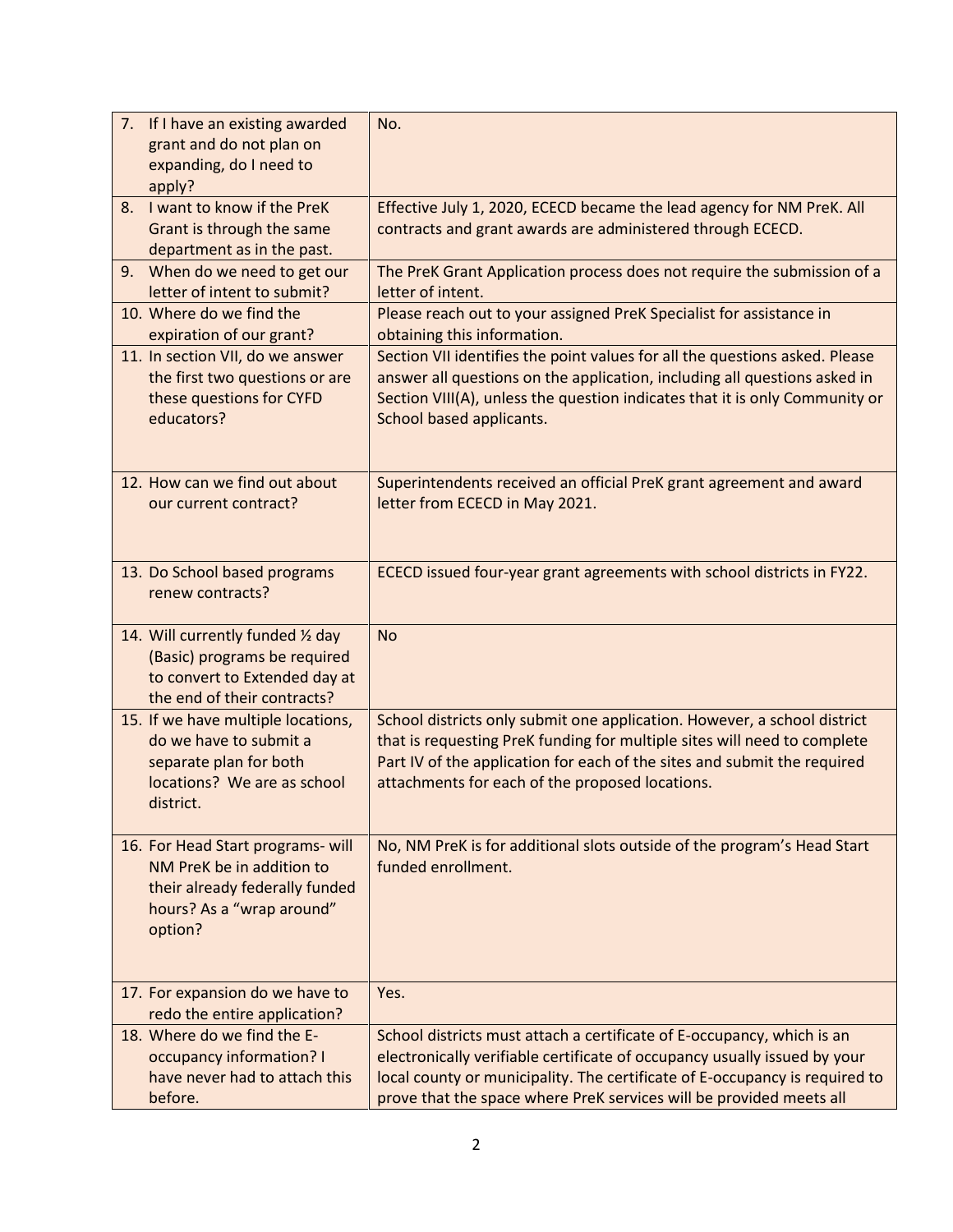|                                      | health and safety requirements and is an adequate learning environment   |
|--------------------------------------|--------------------------------------------------------------------------|
|                                      | for PreK students. Please contact your district or school's facility     |
|                                      | manager to get a certificate of E-Occupancy. If you cannot obtain a      |
|                                      | certificate of E-occupancy, please submit a proposed facility layout and |
|                                      | other related documents to prove health and safety standards.            |
| 19. Can NM PreK Programs in          | NM PreK Programs in public schools can get reimbursed for a fixed rate   |
| public schools now get               | per meal, per child. NM PreK programs in public schools may not be able  |
| reimbursed for food and              | to seek reimbursement for snacks through PED, but they may be able to    |
| snacks?                              | seek reimbursements for snacks through ECECD's Food and Nutrition        |
|                                      | Program. ECECD is committed to helping all families receive adequate     |
|                                      | nutrition. Please contact your superintendent, principal, or PreK        |
|                                      | specialist for more information about how public schools may possibly be |
|                                      | able to seek reimbursements or other supports with nutritional needs.    |
|                                      |                                                                          |
|                                      | For more guidance, please see the following:                             |
|                                      | https://webnew.ped.state.nm.us/bureaus/student-success-                  |
|                                      | wellness/nutrition/ and                                                  |
|                                      | https://webnew.ped.state.nm.us/bureaus/student-success-                  |
|                                      | wellness/nutrition/provision-ii/                                         |
| 20. Do we still use OMBS for our     | Yes, for School based providers.                                         |
| budgeting and                        |                                                                          |
| reimbursement?                       |                                                                          |
| 21. There have been classroom        | All new classrooms may apply for \$15,000 in one-time start-up funding   |
| kits available in the past for       | to equip the classroom with materials and supplies.                      |
| new or expanding programs.           |                                                                          |
| Will that still be the case?         | School based applicants will need to complete the Startup and Safety     |
|                                      | budget portion of the application, in addition to submitting their       |
|                                      | proposed budgets through OBMS.                                           |
|                                      |                                                                          |
|                                      | ECECD can provide a suggested list of materials for programs to          |
|                                      | purchase.                                                                |
| 22. This is our first year applying, | School based applicants will need to complete the Startup and Safety     |
| and we'll apply as a new             | budget portion of the application, in addition to submitting their       |
| program. What is the process         | proposed budgets through OBMS. Community based applicants will           |
| to follow to also apply for a        | complete the entire budget on the application, including the Startup and |
| start up and safety grant?           | Safety budget. Please refer to the FY23 PreK Orientation PowerPoint as   |
|                                      | well as the FY23 Additional Information Document for information on a    |
|                                      | Startup and Safety grant. These documents have been posted on the        |
|                                      | ECECD website to provide applicants additional information and           |
|                                      | guidance on how to complete the FY23 Grant Application.                  |
|                                      | https://www.nmececd.org/2022/03/07/fy23-new-mexico-prek-grant/           |
| 23. My funding is currently part     | Yes, you may continue serving families four days per week.               |
| of the four-year grant               |                                                                          |
| through 2024-2025 SY. The            |                                                                          |
| wording in the original              |                                                                          |
| application stated required          |                                                                          |
| hours for the programs, not          |                                                                          |
| specific days. This year's           |                                                                          |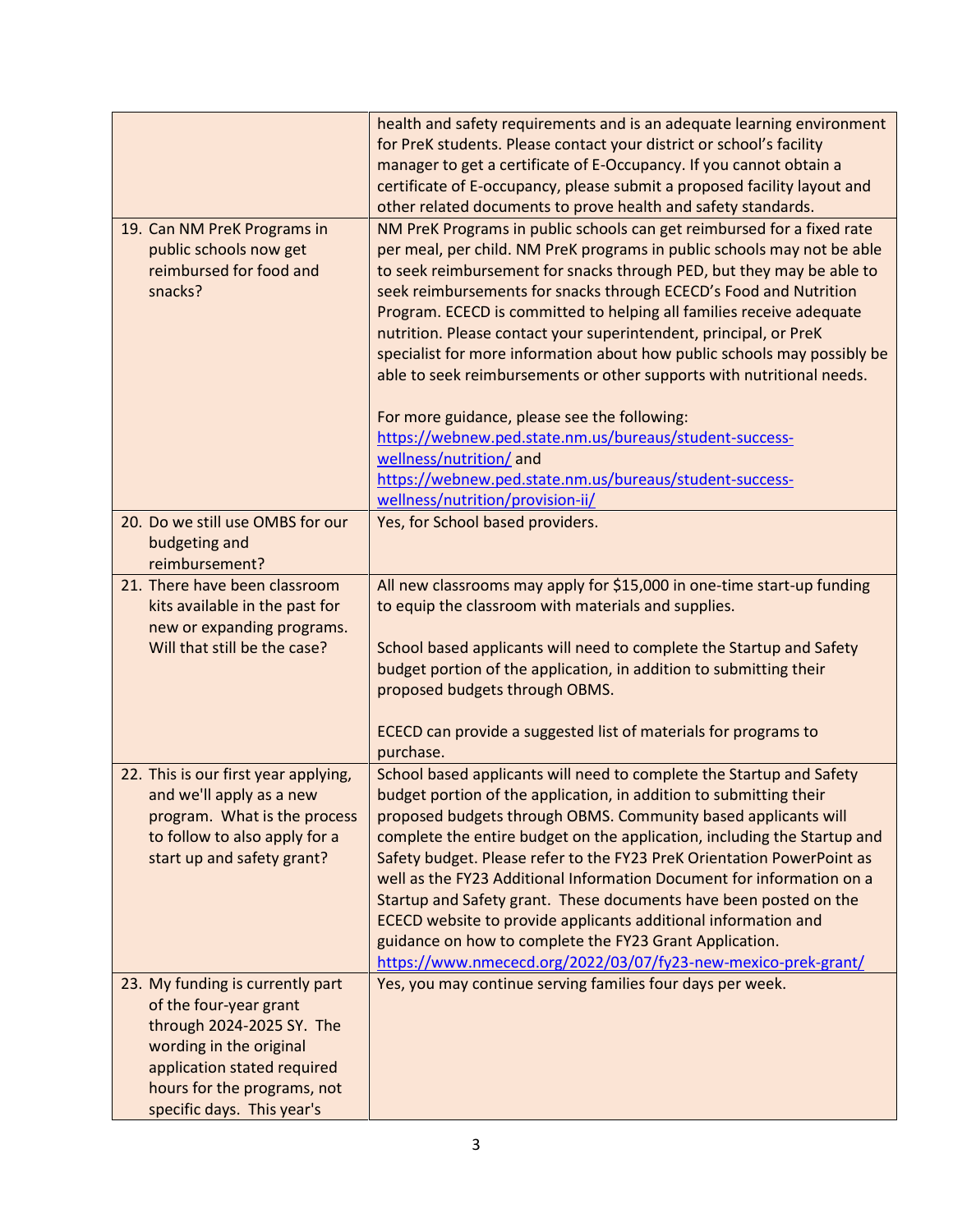| application states that the<br>program must be Monday<br>through Friday. Are my<br>awarded grant specifics good<br>through the end of the grant<br>and I can serve my families<br>four days until the end of the<br>grant?                                                                     |                                                                                                                                                                                                                                                                                                                                                                                                  |
|------------------------------------------------------------------------------------------------------------------------------------------------------------------------------------------------------------------------------------------------------------------------------------------------|--------------------------------------------------------------------------------------------------------------------------------------------------------------------------------------------------------------------------------------------------------------------------------------------------------------------------------------------------------------------------------------------------|
| 24. If we have an existing<br>contract with CYFD that<br>expires at the end of FY23, do<br>we need to apply for this<br><b>ECECD proposal for FY23?</b><br>And if we are considering<br>expansion or such, would we<br>ONLY be able to do this if our<br>contract is currently under<br>ECECD? | All NM PreK contracts are between ECECD (not CYFD) and school districts<br>or Community based providers. If a current PreK contract is expiring at<br>the end of the FY22 school year, the PreK program will need to apply for<br>the FY23 Grant Application. If a contract is funded through FY23, the<br>PreK program only needs to apply if they want to expand services to<br>more children. |
| 25. Do you apply for all three<br>options on application and<br>only 1 budget form?                                                                                                                                                                                                            | Yes, each eligible applicant only needs to submit one application and one<br>budget form regardless of how many program options the applicant is<br>applying for.                                                                                                                                                                                                                                |
| 26. If we want to convert an<br>existing contract, do we have<br>to submit a new full<br>application?                                                                                                                                                                                          | Yes, unless you are only requesting to convert Basic slots to Extended<br>slots. This is considered a conversion application. There is also an option<br>in the Grant Application under "Change of Program Option Request" to<br>change the program type from early extended (or extended) to mixed or<br>any of those options. This will require a complete application.                        |
| 27. I hopped on later than the<br>initial start time but what is<br>extended?                                                                                                                                                                                                                  | Extended PreK services mandate that programs provide 900 service<br>hours during the funded school year.                                                                                                                                                                                                                                                                                         |
| 28. Is this a 4-year application or<br>yearly?                                                                                                                                                                                                                                                 | Successful applicants will receive a four-year grant agreement (FY23-<br>FY26).                                                                                                                                                                                                                                                                                                                  |
| 29. Can you convert an extended<br>PreK to mixed age?                                                                                                                                                                                                                                          | Yes, eligible applicants can apply through the Change of Program Type<br>option on the application.                                                                                                                                                                                                                                                                                              |
| 30. If you convert, will the<br>contract expire when your<br>original expires, or will this be<br>for 4 years?                                                                                                                                                                                 | If a PreK program applies for, and is awarded the conversion, this will<br>terminate the existing contract and the program will receive a new<br>award letter that begins a four-year funding cycle starting in FY23.                                                                                                                                                                            |
| 31. Where do we find the<br>expiration date of our grant?                                                                                                                                                                                                                                      | The expiration dates of your PreK grant is included in your contract or<br>grant agreement. Please contact your Prek Specialist for assistance in<br>determining the expiration date of your contract or grant.                                                                                                                                                                                  |
| 32. If we are a full day 4Y<br>program and want to change<br>to a mixed full day program,<br>do we apply through the                                                                                                                                                                           | If you are a full-day four-year program and want to change to a mixed<br>age program, you will apply through the Change of Program type option<br>on the application.                                                                                                                                                                                                                            |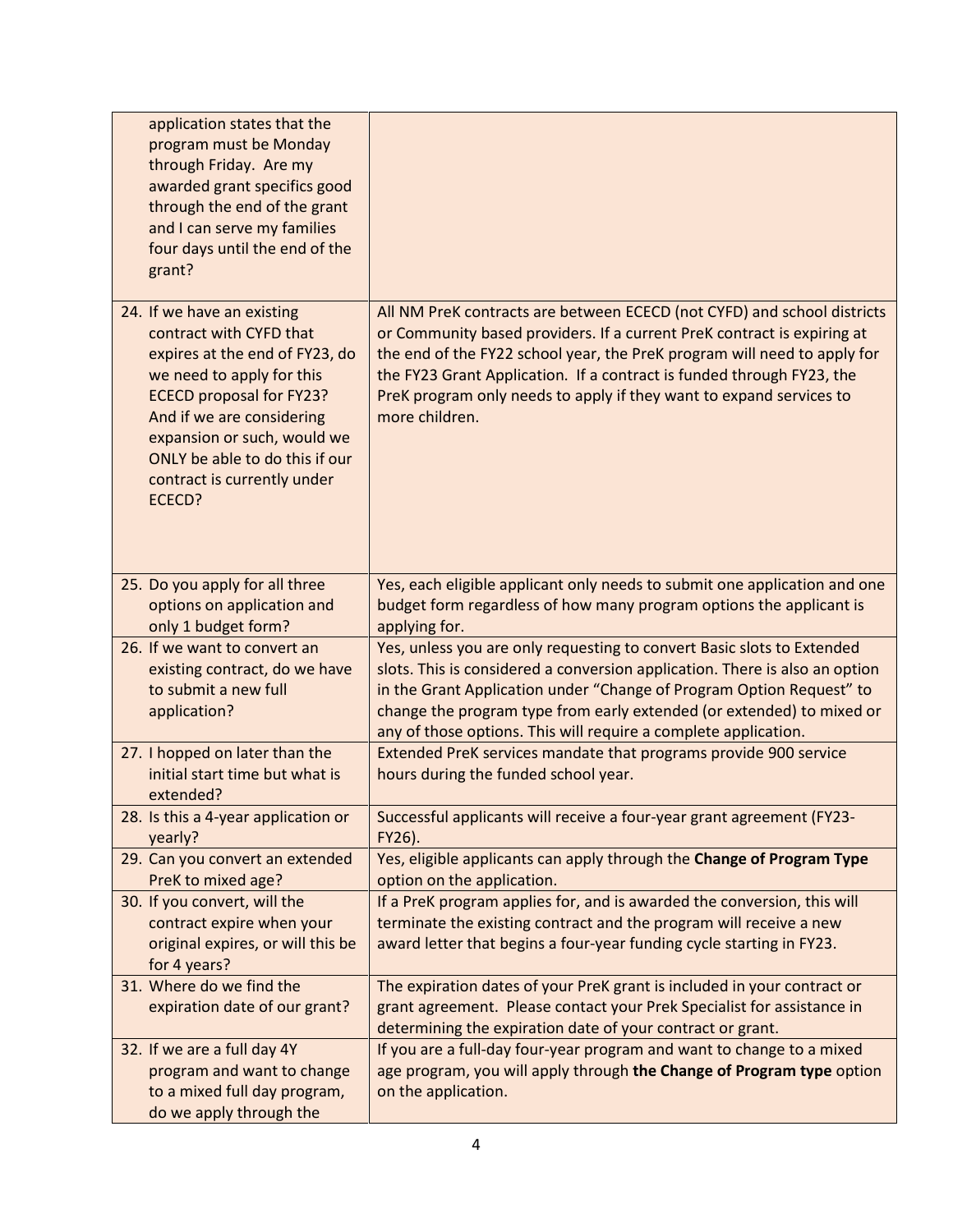| expansion or conversion<br>process?                                                                                                                                                            |                                                                                                                                                                                                                                                                                                                                                                                                                             |
|------------------------------------------------------------------------------------------------------------------------------------------------------------------------------------------------|-----------------------------------------------------------------------------------------------------------------------------------------------------------------------------------------------------------------------------------------------------------------------------------------------------------------------------------------------------------------------------------------------------------------------------|
| 33. One of my NM Early PreK is<br>expiring this school year. I<br>understand that we need to<br>reapply, are we allowed to<br>apply for the \$15,000 Startup<br>and Safety on the application? | No. Startup and Safety funds are only for new classrooms.                                                                                                                                                                                                                                                                                                                                                                   |
| 34. For first time applicants,<br>when will the audit be<br>required?                                                                                                                          | For first time applicants or programs who do not meet the federal<br>funding threshold to conduct or submit an audit, please refer to the FY23<br>NM PreK Grant Additional Information Document posted on the ECECD<br>website for more information.<br>https://www.ecfr.gov/current/title-2/subtitle-A/chapter-II/part-<br>200/subpart-F and<br>https://nmonesource.com/nmos/nmsa/en/item/4423/index.do#!b/57-<br>$22 - 6$ |
| 35. Is there a suggested amount<br>we should consider for travel<br>and start-up budget for a new<br>applicant?                                                                                | The suggested amount for transportation to and from school is \$545.00<br>per child per academic year. The suggested amount for employee travel<br>will depend on each program's specific needs and proposed budget.<br>Startup and Safety awards are only for new applicants/classrooms at the<br>rate of \$15,000 per classroom.                                                                                          |
| 36. Where can I find a listing of<br>child care programs that<br>includes the name of program<br>and number of stars?                                                                          | This information can be found on the NewMexicoKids Search website.<br>https://search.newmexicokids.org/                                                                                                                                                                                                                                                                                                                     |
| 37. Can you explain a little more<br>the NM law per terms, in<br>section IX, and the audit<br>attachment?                                                                                      | Please refer to the FY23 Grant Additional Information document found<br>here for additional information:<br>https://nmonesource.com/nmos/nmsa/en/item/4423/index.do#!b/57-<br>$22 - 6$                                                                                                                                                                                                                                      |
| 38. For expansion, will we have to<br>redo the entire application?                                                                                                                             | Yes.                                                                                                                                                                                                                                                                                                                                                                                                                        |
| 39. If we have the same budget as<br>the year before, can we use<br>the same budget?                                                                                                           | Yes. The budget for the Grant Application is a "proposed budget." ECECD<br>will review the budget to determine the applicant's understanding of<br>how to design a budget as well as being able to use the per child funding<br>amounts to create a budget that is reasonable.                                                                                                                                              |
| 40. Can programs who are<br>expanding by adding a PreK<br>classroom be awarded startup<br>costs for that classroom?                                                                            | Yes. ECECD will consider awarding Startup and Safety funds if it is a new<br>classroom that has never received Startup and Safety funds before.                                                                                                                                                                                                                                                                             |
| 41. Is my current license number<br>the state ID number that is<br>being asked for?                                                                                                            | No. The Grant Application requires a Federal DUNS Number/Unique<br>Entity ID. Registration for a Federal DUNS Number is free at<br>https://sam.gov/content/home                                                                                                                                                                                                                                                             |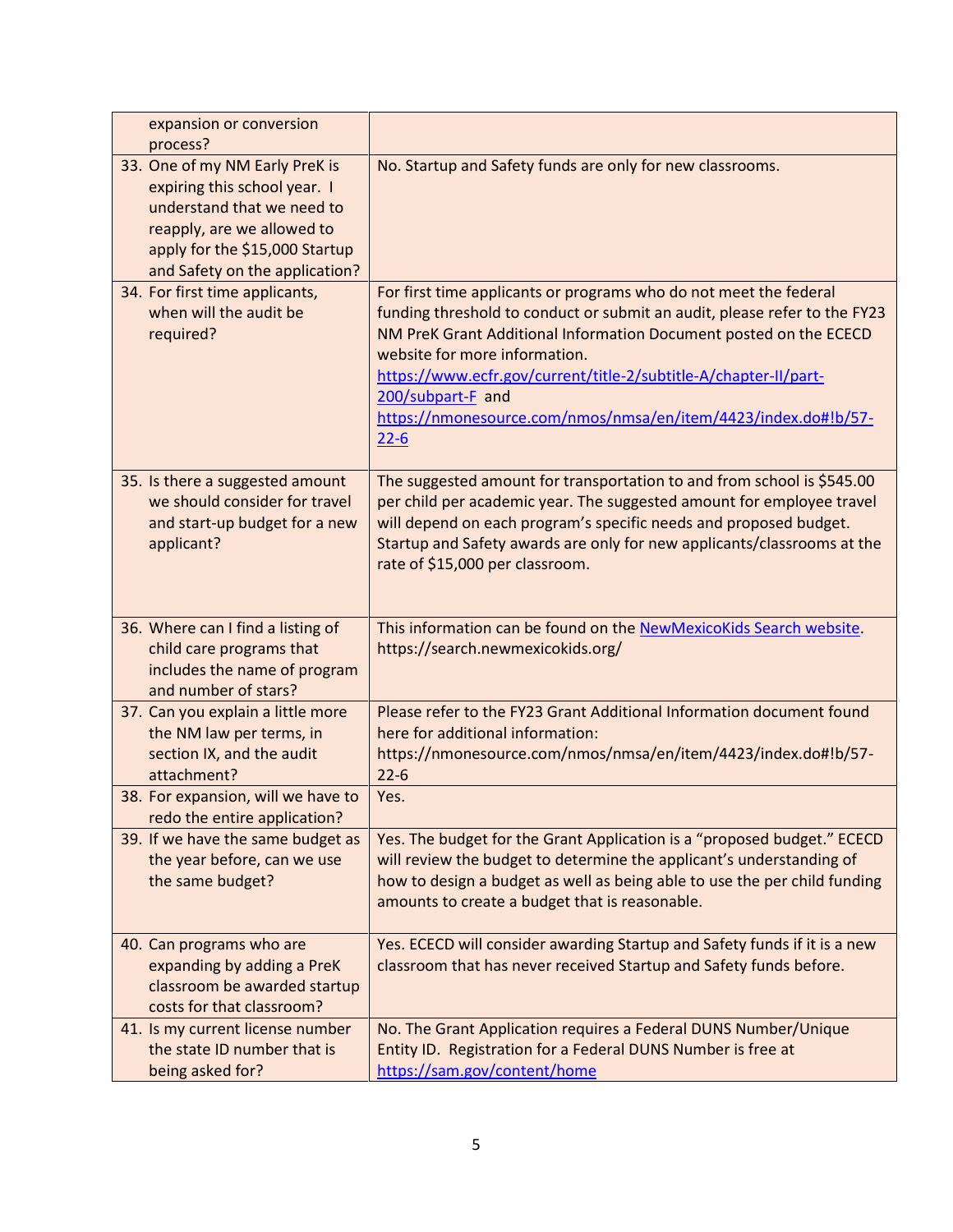| 42. Should the budget proposal                                                                                                                                                                                                                                                                                                | Yes.                                                                                                                                                                                                                                                                                  |
|-------------------------------------------------------------------------------------------------------------------------------------------------------------------------------------------------------------------------------------------------------------------------------------------------------------------------------|---------------------------------------------------------------------------------------------------------------------------------------------------------------------------------------------------------------------------------------------------------------------------------------|
| reflect all of the classrooms                                                                                                                                                                                                                                                                                                 |                                                                                                                                                                                                                                                                                       |
| for which I am applying?                                                                                                                                                                                                                                                                                                      |                                                                                                                                                                                                                                                                                       |
| 43. Define the need for high<br>quality NM PreK Services                                                                                                                                                                                                                                                                      | Each PreK applicant must include a narrative that describes how they<br>identified the unmet PreK needs in the specific geographic area the<br>eligible applicant intends to serve and a justification as to how the                                                                  |
| Define the unmet need for PreK<br>services in your community or<br>geographic area<br>(A) How you determine the unmet<br>need<br>(B) How your proposal will meet<br>the unmet need including the<br>number and age(s) of the children<br>you propose to serve.<br>Does this question mean like why<br>we are applying for the | applicant's program will meet these unmet needs, including the number<br>and age of children served.                                                                                                                                                                                  |
| application?                                                                                                                                                                                                                                                                                                                  |                                                                                                                                                                                                                                                                                       |
| Do you mean how do we meet<br>the need for it?                                                                                                                                                                                                                                                                                |                                                                                                                                                                                                                                                                                       |
| We don't quite understand the<br>question. Can you please explain?                                                                                                                                                                                                                                                            |                                                                                                                                                                                                                                                                                       |
| 44. Our organization's PreK<br>contract expires 6/30/23. Can<br>you advise as to whether we<br>should reapply now, or wait<br>until next year?                                                                                                                                                                                | PreK programs not requesting to make changes to their current<br>contract/agreement do not need to apply until the end of FY23, unless<br>their contract expires sooner.                                                                                                              |
| 45. Our center had the NM PreK<br>program in the past. We have<br>not had the NM PreK program<br>for a number of years. We<br>are wanting to submit<br>an application for the 2022-<br>2023 RFP. Would our center<br>be eligible? If so, which<br>program option would we<br>apply under?                                     | Please review the Grant Application to determine if your program is<br>eligible to apply. ECECD PreK is funded through a Grant Application<br>process, not an RFP. Program options are determined by the applicant.<br>https://www.nmececd.org/2022/03/07/fy23-new-mexico-prek-grant/ |
| 46. I had questions about the<br>application where it says<br>number locations of<br>transportation. Does that<br>mean basically everywhere I                                                                                                                                                                                 | The application refers to the location or locations a PreK program will<br>provide transportation from. The specific question referenced is for<br>programs that have multiple sites that need to transport children for<br>PreK services.                                            |